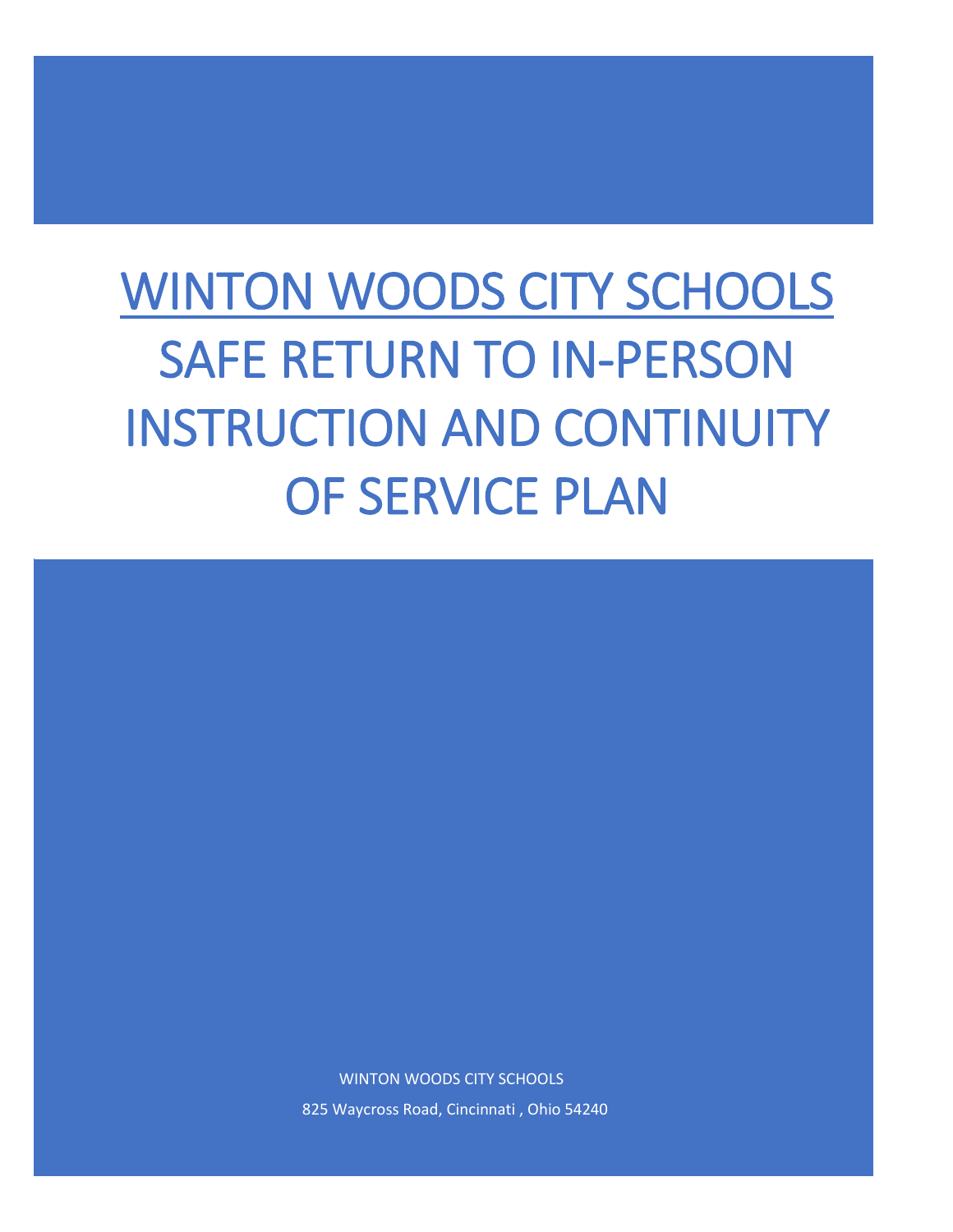## **Contents**

| Cleaning and maintaining healthy facilities, including improving ventilation                    |  |
|-------------------------------------------------------------------------------------------------|--|
| Contact tracing in combination with isolation and quarantine, in collaboration with the State,  |  |
|                                                                                                 |  |
| Efforts to provide vaccinations to educators, other staff, and students, if eligible4           |  |
| Appropriate accommodations for children with disabilities with respect to the health and safety |  |
|                                                                                                 |  |
|                                                                                                 |  |
|                                                                                                 |  |
|                                                                                                 |  |
|                                                                                                 |  |
|                                                                                                 |  |
|                                                                                                 |  |
|                                                                                                 |  |
|                                                                                                 |  |
|                                                                                                 |  |
|                                                                                                 |  |
|                                                                                                 |  |
|                                                                                                 |  |
|                                                                                                 |  |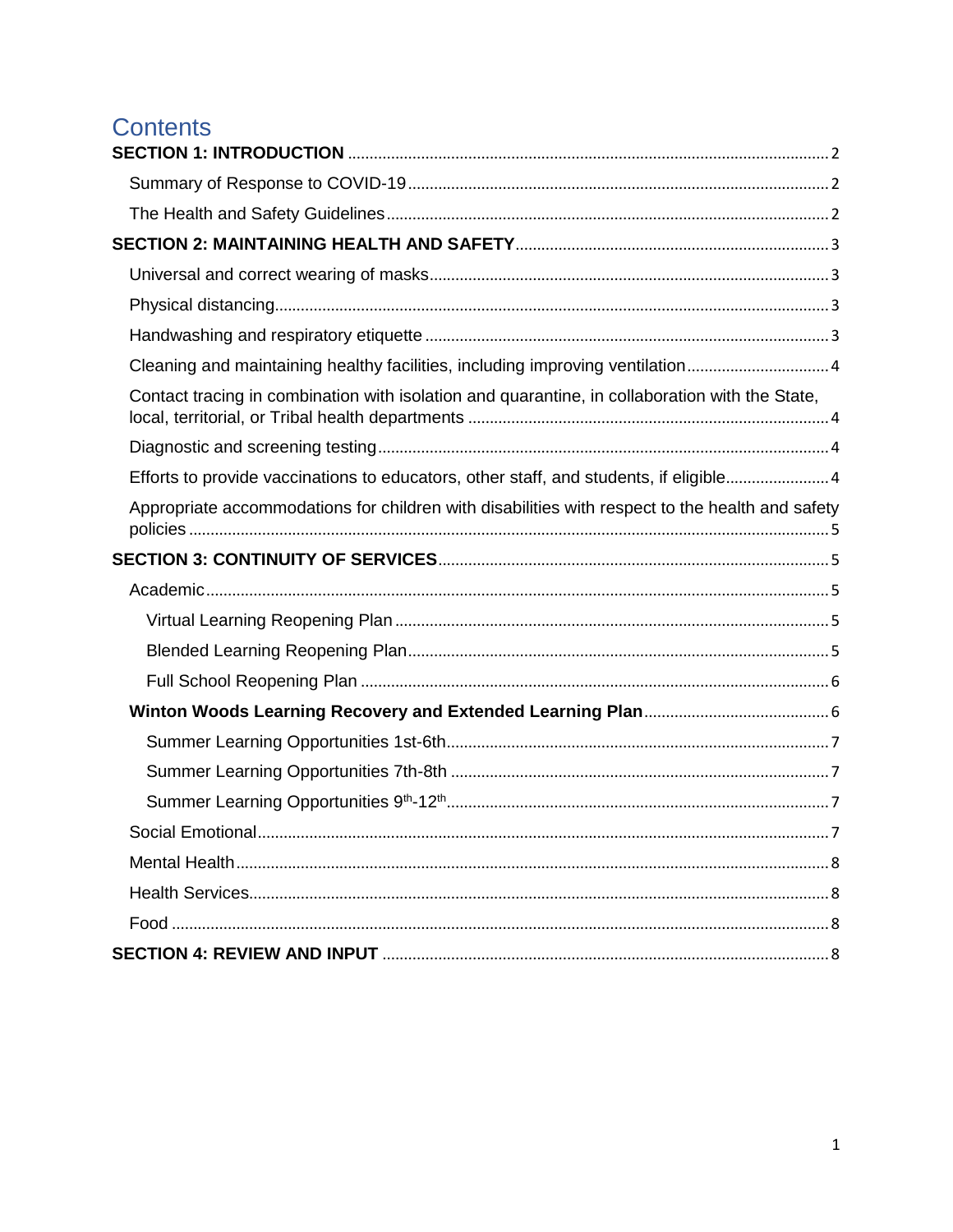## <span id="page-2-0"></span>**SECTION 1: INTRODUCTION**

The purpose of the American Rescue Plan (ARP) Act Elementary and Secondary School Emergency Relief fund is to help schools reopen safely and sustain the safe operation while addressing the impact of COVID-19 by addressing the academic, social, emotional, and mental health needs of students. The recently passed American Rescue Plan (ARP) provides significant federal resources to support states and local school districts. Recent federal guidance clarifies expectations for districts receiving American Rescue Plan funds must publish local "Safe Return to In-Person Instruction and Continuity of Services Plans" by June 24, 2021. Each district and community school should also post the plan on its local website and then submit the website address to the Ohio Department of Education by June 24. Winton Woods has prepared this "Safe Return to In-Person Instruction and Continuity of Services Plans" to include the existing and previous instructional plans and health and safety plans developed during the pandemic. The district currently has virtual learning plans; One Needs Assessment, One Plan, Covid-19 Safety Plans, and other similar plans that include various characteristics of these requirements. Some of the plans are linked within this document to address the federal assurances of the Safe Return to In-Person Instruction and Continuity of Services Plan.

#### <span id="page-2-1"></span>Summary of Response to COVID-19

During the 20-21 school year, Winton Woods City Schools provided virtual learning, blended learning, and face-to-face instruction. During the month of July 2020, nearly 17% of Winton Woods families surveyed said they will not send their child back to school until there is a vaccine/treatment. In our school system, this would represent an estimated 660 students. More than 40% of families stated that they were on the spectrum of being "comfortable" with sending their students back to school for face-toface instruction. All students were scheduled to return to school in person on March 8th. In order for this transition to run smoothly, everyone was required to continue to wear masks, wash hands vigorously for 20 seconds, and follow the CDC guidelines and while maintaining proper physical distancing.

#### <span id="page-2-2"></span>The Health and Safety Guidelines

The guidelines are structured to support the number one goal throughout the reopening process, which is to save lives. There are school personnel and students who may be at a higher health risk because of their age and/or compromised medical conditions, and simply following the guidelines may significantly lower their risk of exposure. Following the guidelines will also keep the number of COVID-19 cases below the health system's (including hospitals) capacity to handle them. Specified precautions as set forth by the Ohio Department of Health and local health departments must be observed during the pandemic recovery phase to lower the rate of transmission and slow the spread of COVID-19. While any single precaution may not significantly impact minimizing the spread of COVID-19, the use of multiple safeguards is intended to have a cumulative effect on reducing the spread of the virus. (*Source: "Reset and Restart Education" Planning Guide for Ohio Schools and Districts, July 2020*)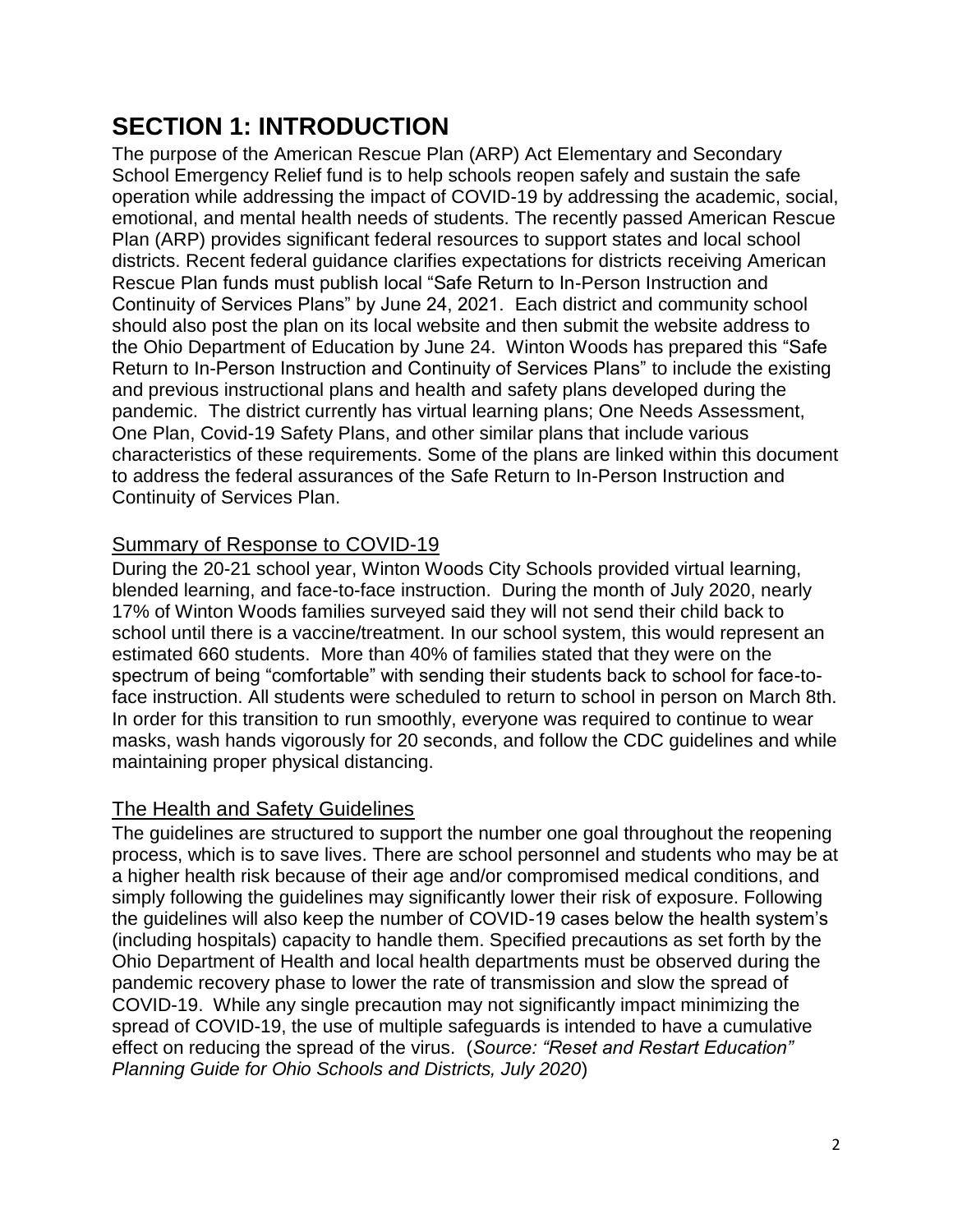In response to the Covid-19 pandemic, Winton Woods City School District used ESSER funds to purchase Personalized Protective Equipment (PPE), including equipment for sanitation, masks, face shields, Hand sanitizer, disinfectant wipes, plexiglass dividers for classrooms, common areas, distributed dining area, and office areas. We also provided each building with handheld thermometers and standing tripods, and air purification systems in various settings, including ventilation systems on buses. We will soon update the HVAC system.

The school schedules were modified (during Warrior Blue and Green days). The entry and exit patterns at each building were changed, adjustments were made in the transportation department/bus route. Alterations to both the arrival and dismissal were made at each facility. The buildings' additional internal and external signage provided students and families with procedures, mask-wearing, and social distancing requirements. Chromebooks were provided to all K-12 students to allow access to virtual learning. Winton Woods City School District contracted with external mental health agencies to work with staff and students. Extensive contact tracing and compilation of data were done and will continue.

## <span id="page-3-0"></span>**SECTION 2: MAINTAINING HEALTH AND SAFETY**

In addition, Winton Woods City Schools has adopted policies on each of the following safety recommendations established by the Centers for Disease Control and Prevention (CDC). WWCS will follow health and safety guidelines from the Ohio Health Department, Center of Disease Control and the Hamilton County Public Health Department and local officials to make sure students can safely come to school.

#### <span id="page-3-1"></span>Universal and correct wearing of masks

Face coverings are covered in Policy 8450.01 Protective Facial Coverings During [Pandemic/Epidemic Events.](https://go.boarddocs.com/oh/winton/Board.nsf/Public) We are requiring the wearing of masks in our Summer Enrichment Academy. Winton Woods City Schools will adhere to the Ohio Department of Health, CDC, and the Hamilton County Public Health Department guidelines.

#### <span id="page-3-2"></span>Physical distancing

Winton Woods City Schools will adhere to the Ohio Department of Health, CDC, and the Hamilton County Public Health Department guidance on physical distancing.

#### <span id="page-3-3"></span>Handwashing and respiratory etiquette

In accordance with CDC guidelines Handwashing is one of the best ways to protect and reduce the spread of COVID-19 [https://www.cdc.gov/handwashing/when-how](https://www.cdc.gov/handwashing/when-how-handwashing.html)[handwashing.html.](https://www.cdc.gov/handwashing/when-how-handwashing.html) Staff and students are encouraged to wash their hands frequently for 20 seconds or hand sanitizer (60% alcohol). Sanitizing stations are placed throughout each building and hand sanitizing is provided for each classroom and learning space.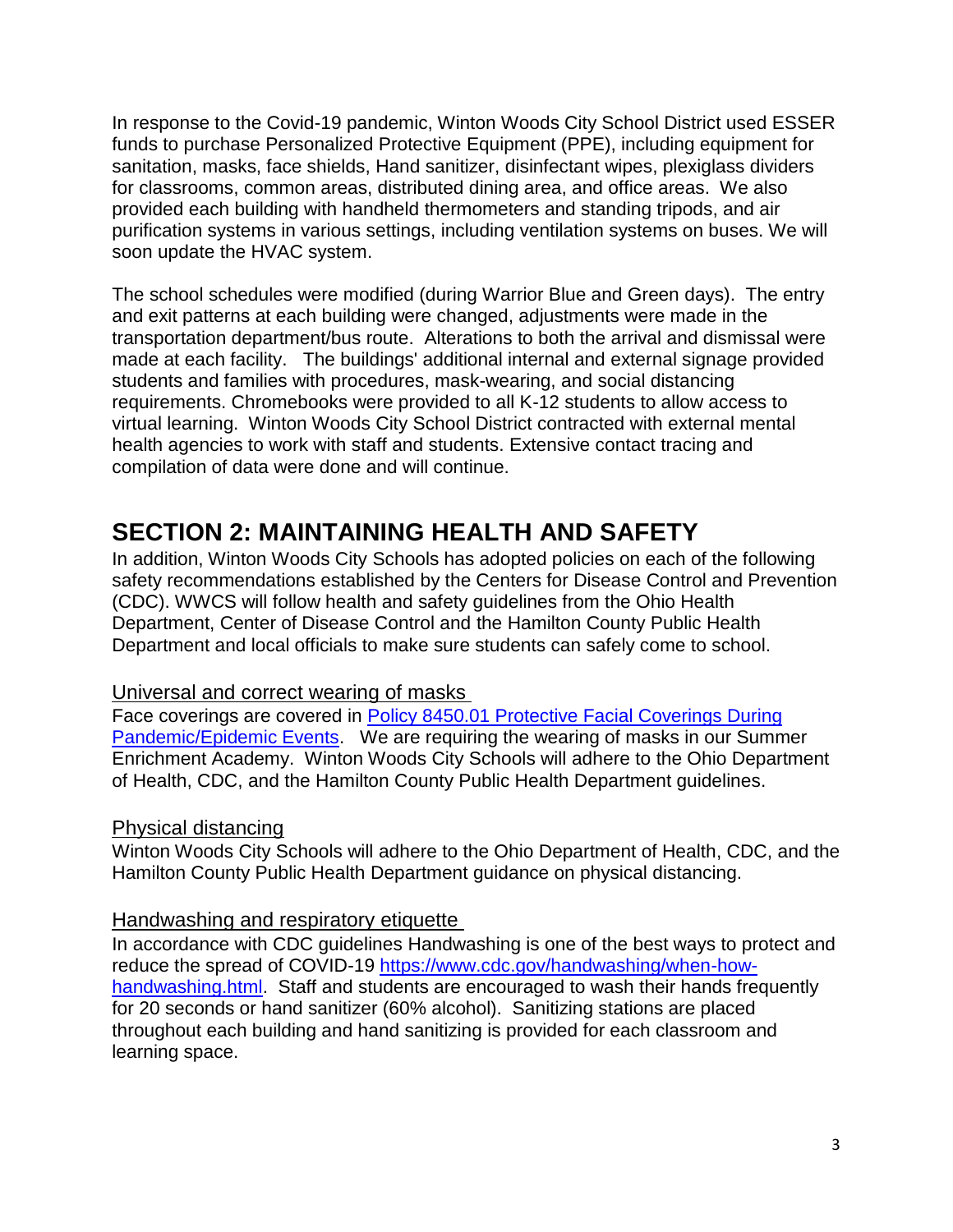<span id="page-4-0"></span>Cleaning and maintaining healthy facilities, including improving ventilation Winton Woods City Schools will continue to follow the CDC for cleaning and maintaining healthy facilities. Classrooms and busses will be disinfected as often as possible with appropriate disinfectant.

- Custodial staff will support during the day by regularly wiping down highfrequency touchpoints.
- Custodians will detail each night (disinfect desktops and touchpoints).
- Custodians will use electrostatic cleaning machines (such as Clorox 360 to disinfect common spaces weekly).
- Restrooms and Common Areas are cleaned three times a day (twice during the school day and once in the evening).
- Classroom furniture is arranged as far apart as possible to facilitate maximum social distancing, facing the same direction whenever possible.
- Water fountains are used to fill water bottles only.
- Increase ventilation as much as possible.
- The district will increase the frequency of air filter changes to help improve indoor air quality.
- Lockers are not to be used in the building (zip-tie).
- A spray bottle and paper towels will be provided to all classrooms and office areas for regular sanitization use throughout the school day (chemical provided to be SSS brand ACE-256 Quaternary Ammonia, registered on EPA List-N, Certified to counter SARS-2-COV virus).

#### <span id="page-4-1"></span>Contact tracing in combination with isolation and quarantine, in collaboration with the State, local, territorial, or Tribal health departments

Winton Woods City Schools will continue to follow the Ohio Department of Health, CDC, and the Hamilton County Public Health Department guidelines.

[COVID-19 Mandatory Protocol for Staff and Students with Suspected or Confirmed](https://docs.google.com/document/d/10ZiZPUnhSbE_Od_X7zGmQRsahxtG2xCjD5ojFojQOek/edit)  [COVID-19](https://docs.google.com/document/d/10ZiZPUnhSbE_Od_X7zGmQRsahxtG2xCjD5ojFojQOek/edit) link: *<http://ow.ly/Dx0C50AAwWz>*

#### <span id="page-4-2"></span>Diagnostic and screening testing

The district collaborated with Hamilton County Educational Service Center and Kroger during the 2021 school year to make vaccinations available to all staff members. The district collaborated with Mercy Health to provide vaccinations to students and families. The Ohio Department of Health website provides information and locations of testing sites within the state of Ohio. [https://coronavirus.ohio.gov/wps/portal/gov/covid-](https://coronavirus.ohio.gov/wps/portal/gov/covid-19/home)[19/home](https://coronavirus.ohio.gov/wps/portal/gov/covid-19/home)

<span id="page-4-3"></span>Efforts to provide vaccinations to educators, other staff, and students, if eligible All district employees were offered vaccinations through the Kroger Pharmacy at Hamilton County Educational Service Center. Mercy Health has also offered

vaccinations to Winton Woods students and families. Winton woods City Schools will continue to collaborate with health officials to provide opportunities for district employees, students and families to get vaccinated.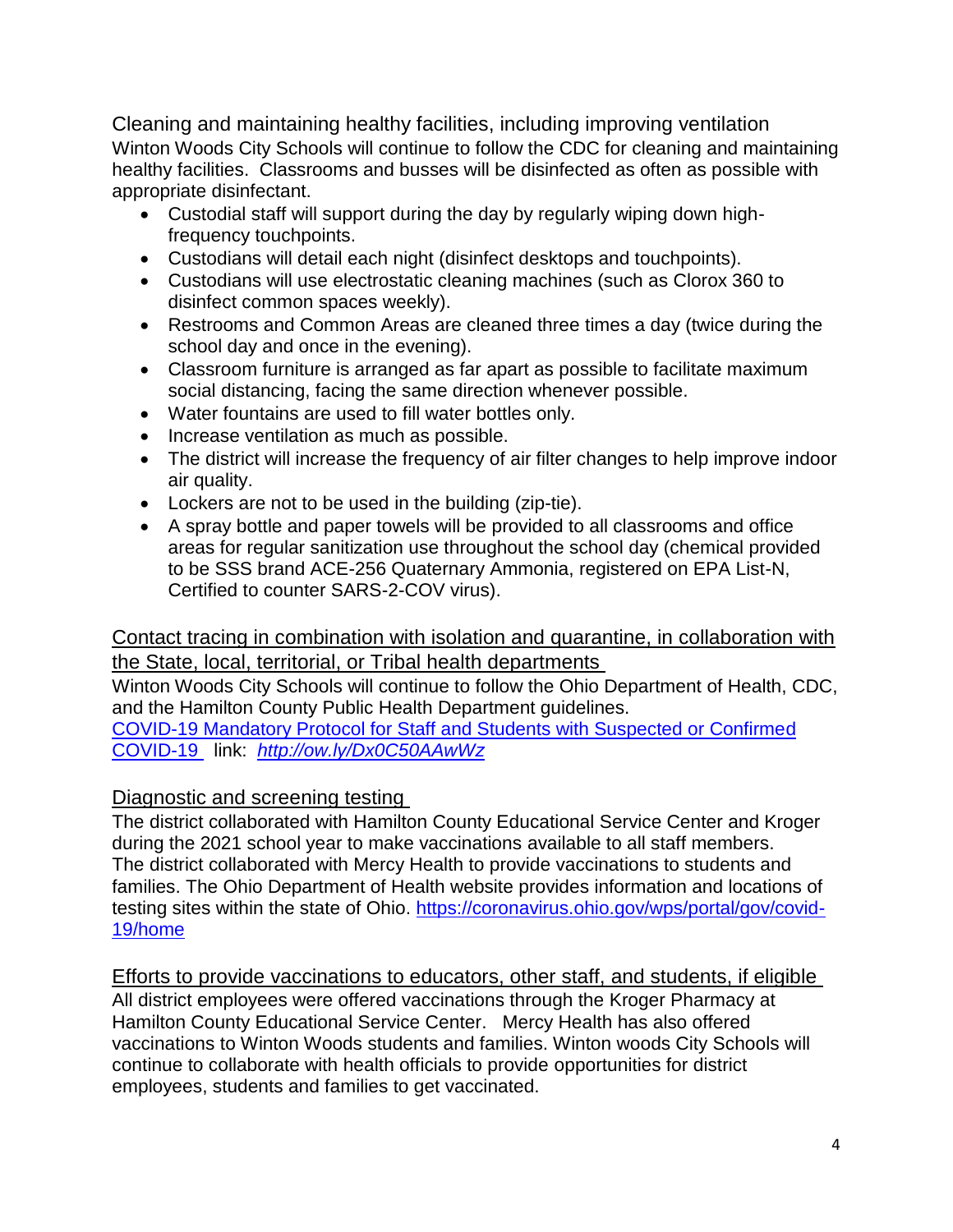## <span id="page-5-0"></span>Appropriate accommodations for children with disabilities with respect to the

#### health and safety policies

Winton Woods will continue follow CDC guidelines for appropriate accommodations for children with disabilities. Thus, added support will continue to be provided for students with disabilities.

## <span id="page-5-1"></span>**SECTION 3: CONTINUITY OF SERVICES**

#### **Continuity of Services**

A continuity of services plan addresses the students' academic needs, and student and staff social, emotional, mental health, and other needs, which may include student health and food services.

#### <span id="page-5-2"></span>Academic

#### <span id="page-5-3"></span>[Virtual Learning Reopening Plan](https://drive.google.com/file/d/1T8tlKtgZsmvitX_W_p1rtDvDNls4kzk0/view?usp=sharing)

As waves of infection continue to surge, the need for virtual learning is highly likely. Virtual learning provides an option for those who prefer not to send their student to a physical school setting, are concerned about potential changes during the school year due to health and government guidelines, and/or their student thrives in a virtual/distance setting. In addition, virtual learning:

- Reduces the number of students physically on school campuses thereby minimizing exposure to COVID-19 for both students and staff;
- May address the needs of students and staff in the high-risk groups;
- Sets a foundation to continue and expand virtual learning in the district for future years;
- Allows small group instruction in a more personalized way;
- Provides more certainty given the high probability of future outbreaks and the governmental regulations
- associated with such outbreaks (e.g., maximum occupancy in isolation rooms, contact tracing, quarantine in the
- event of suspected and confirmed exposure)
- Gives potentially the most consistent form of learning and instruction during this pandemic.
- Staff members would be required to be present at school each day to provide virtual instruction to students.

#### <span id="page-5-4"></span>[Blended Learning Reopening Plan](https://drive.google.com/file/d/1HbPjuubmjpZKHJzQK1tFhWMksvKya_kI/view?usp=sharing)

Blended learning is a hybrid of in-person and virtual learning. It is an instructional model that reduces physical presence, leverages technology, and encourages student agency. Below are other items to consider.

- Student and staff health is the priority in terms of COVID-19. Recommended safety protocols will be maintained.
- COVID-19 is a present concern nationally and locally. Consequently, schools will need to be flexible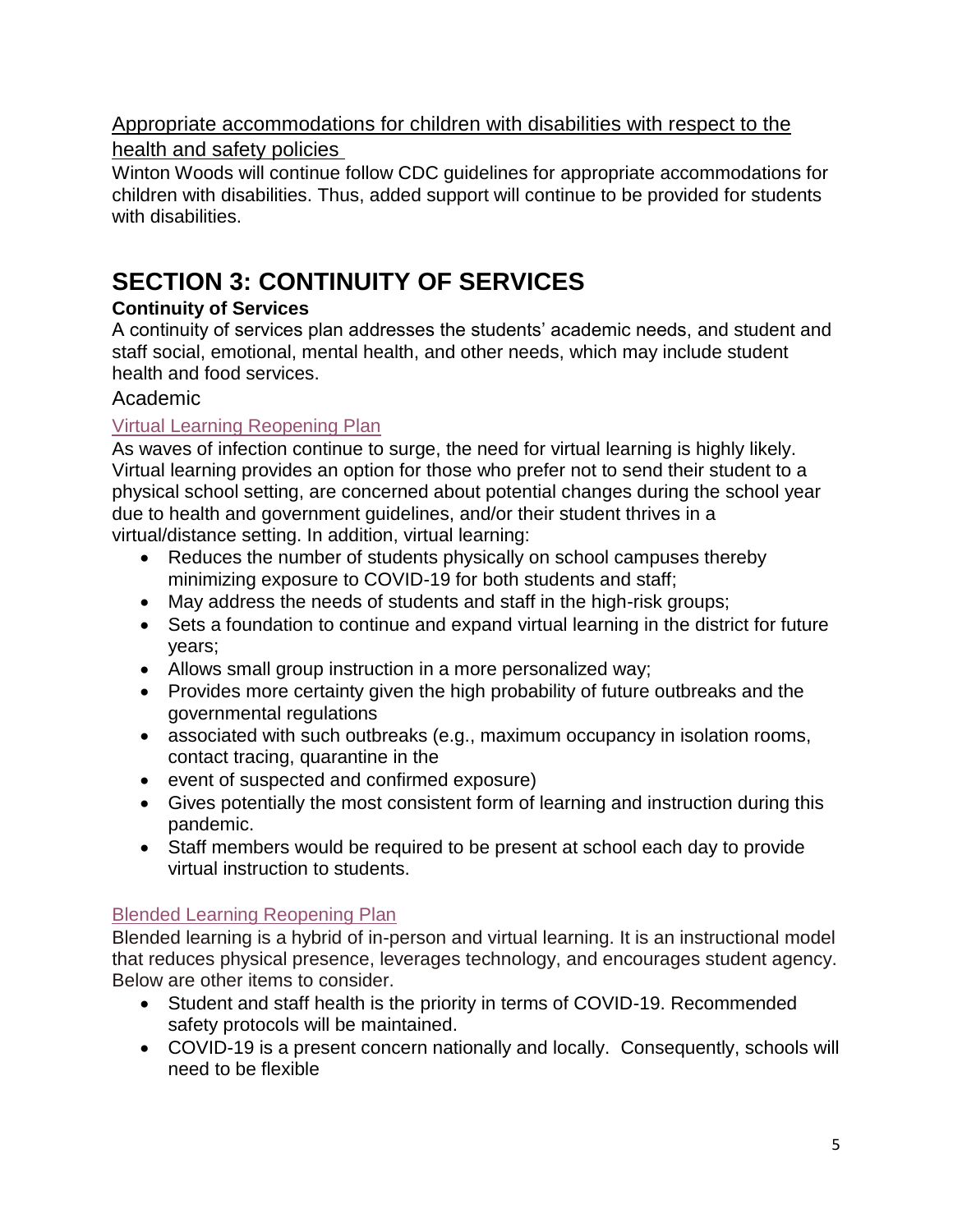- Guidance by state, local and school officials will drive any curtailment or expansion of educational services WWCSD is prepared to transition to all-digital model in the event of ordered school closure
- Schools and teachers are prepared for a continuum of instructional options for the school year 2020-21: from traditional in-person, blended (part digital, part inperson), full-time remote/virtual-only.

#### <span id="page-6-0"></span>[Full School Reopening Plan](https://drive.google.com/file/d/1ECjXqcyNJSmSi_2teoLtI3UUhOyavGuS/view?usp=sharing)

As schools consider plans to return for the 2020 - 2021 school year, educational considerations should be made to ensure each student is challenged, prepared and empowered for his or her future by way of an excellent prekindergarten through grade 12 education. Academic expectations have not changed because of the pandemic; rather, schools should renew their commitment to upholding high standards of learning even though the learning environment may look different. (Source: "Reset and Restart Education" Planning Guide for Ohio Schools and Districts, July 2020) In this model of instructional delivery, teaching and learning take place in-person. Remote learning is employed to promote technology skill development and assist with social distancing in the school but in the context of the brick & mortar school environment.

Families will be offered the choice of participating in a "Virtual Academy" if they choose to not have their student return to school. Parents would have to commit to this option for a semester or a quarter for a minimum without special appeal process to the superintendent or designee. The Virtual Academy could be staffed by licensed Winton Woods teaching staff who are certified as medically fragile or immuno-compromised by their medical provider. These teachers would work remotely with students.

#### <span id="page-6-1"></span>**[Winton Woods Learning Recovery and Extended Learning Plan](https://www.wintonwoods.org/userfiles/557/my%20files/learning%20recovery%20&%20extended%20learning%20plan%20ww.pdf?id=13855)**

Focus on intervention/supports during the regular school day (additional staff may be needed)

- HS Summer Credit Recovery
- Additional reading and math tutors to support student learning (K-6)
- Provide monthly professional development
- Offer after-school tutoring to students in  $7<sup>th</sup>$  -8<sup>th</sup> grade
- CANVAS learning management system (K-6)
- Newsela instructional content tool that allows teachers to find articles with appropriate reading levels for students. (K-12)
- Heggerty Phonemic Awareness video
- Overdrive/ SORA Reading App for digital access to eBooks and audiobooks.
- Brain Pop (South Campus)
- Provide addition ELL support for the South Campus (i.e. ELL Coordinator)
- Summer Enrichment Program
- Develop an Elementary Summer Reading Calendar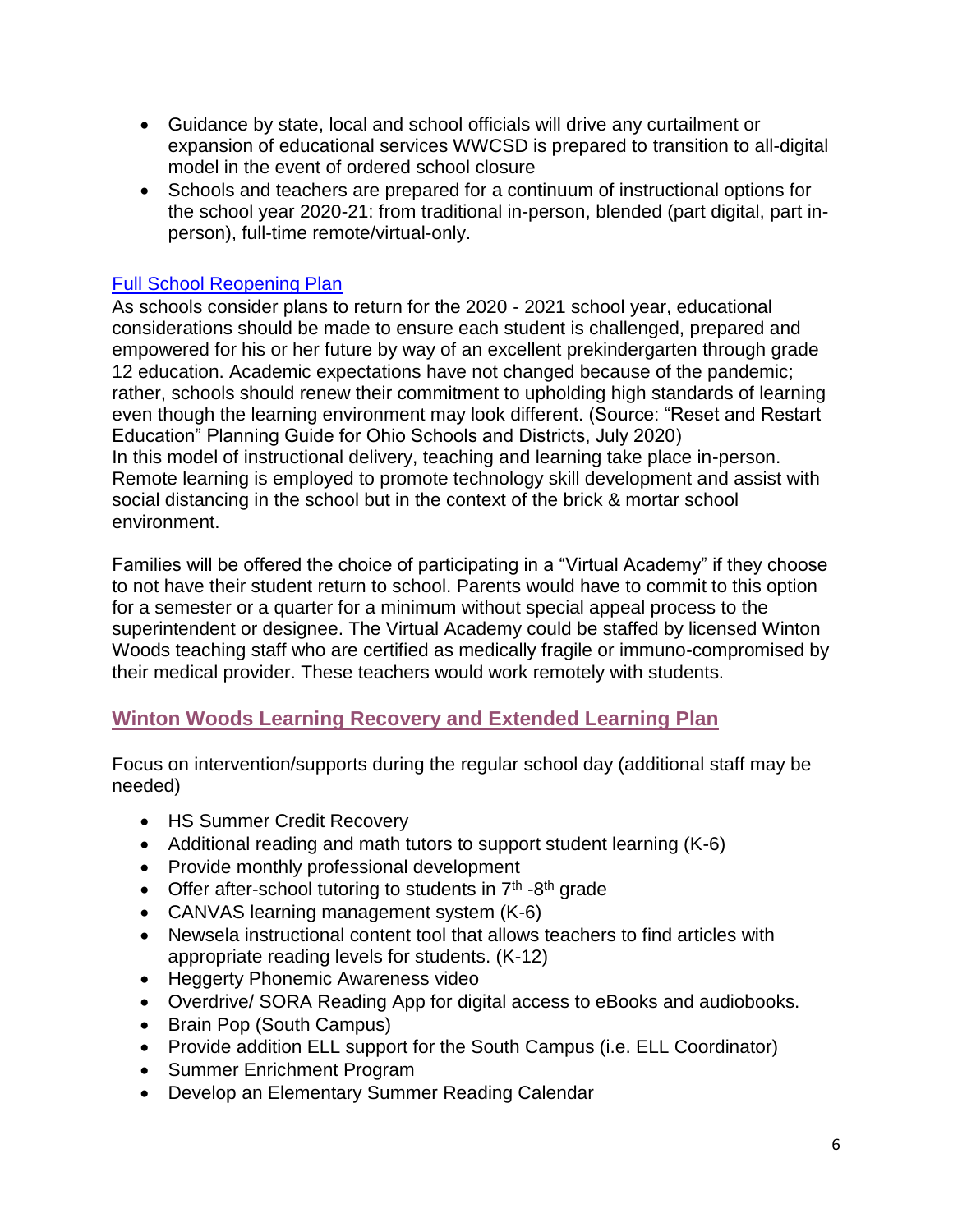• Develop an Elementary Summer Math Calendar

Partner with the Public Library of Cincinnati and Hamilton County to ignite summer reading with Overdrive SORA Reading App for digital access to eBooks and audiobooks.

- Expand summer learning to grade 1
- Extend summer school hours
- Include activity options

<span id="page-7-0"></span>Summer Learning Opportunities 1st-6th

- Literacy and Math
- Capturing the Hearts of Readers
- Enrichment-Coding and S.T.E.A.M.
- English Language Program
- Cheerleading
- Dance and Movement
- Basketball
- Sports of all Sorts

<span id="page-7-1"></span>Summer Learning Opportunities 7th-8th

- Credit recovery
- Wellness
- Creative Writing,
- STEM/STEAM, and other fields of study
- 10 Stars Trendsetters Character Building

<span id="page-7-2"></span>Summer Learning Opportunities 9<sup>th</sup>-12<sup>th</sup>

- Algebra 1
- Credit recovery
- Art Portfolio
- Music Appreciation
- Spanish Prep
- Seal of Biliteracy Prep
- The district will provide a two-week professional development opportunity to staff on various topics to support the academic needs of our students.
- The district calendar allows for ongoing collaborative learning with two half day professional development days and four full day professional development days.

#### <span id="page-7-3"></span>Social Emotional

Provide intense professional development for staff member to understand the social emotional traits of students.

Examine various screening assessment tools

Identify the SEL Universal Screener that will be utilized districtwide.

- Panaroma
- DESSA- Devereux Center for Resilient Children
- SEBRS-Social, Academic, and Emotional Behavior Risk Screener
- Provide professional development to staff members about the risk factors and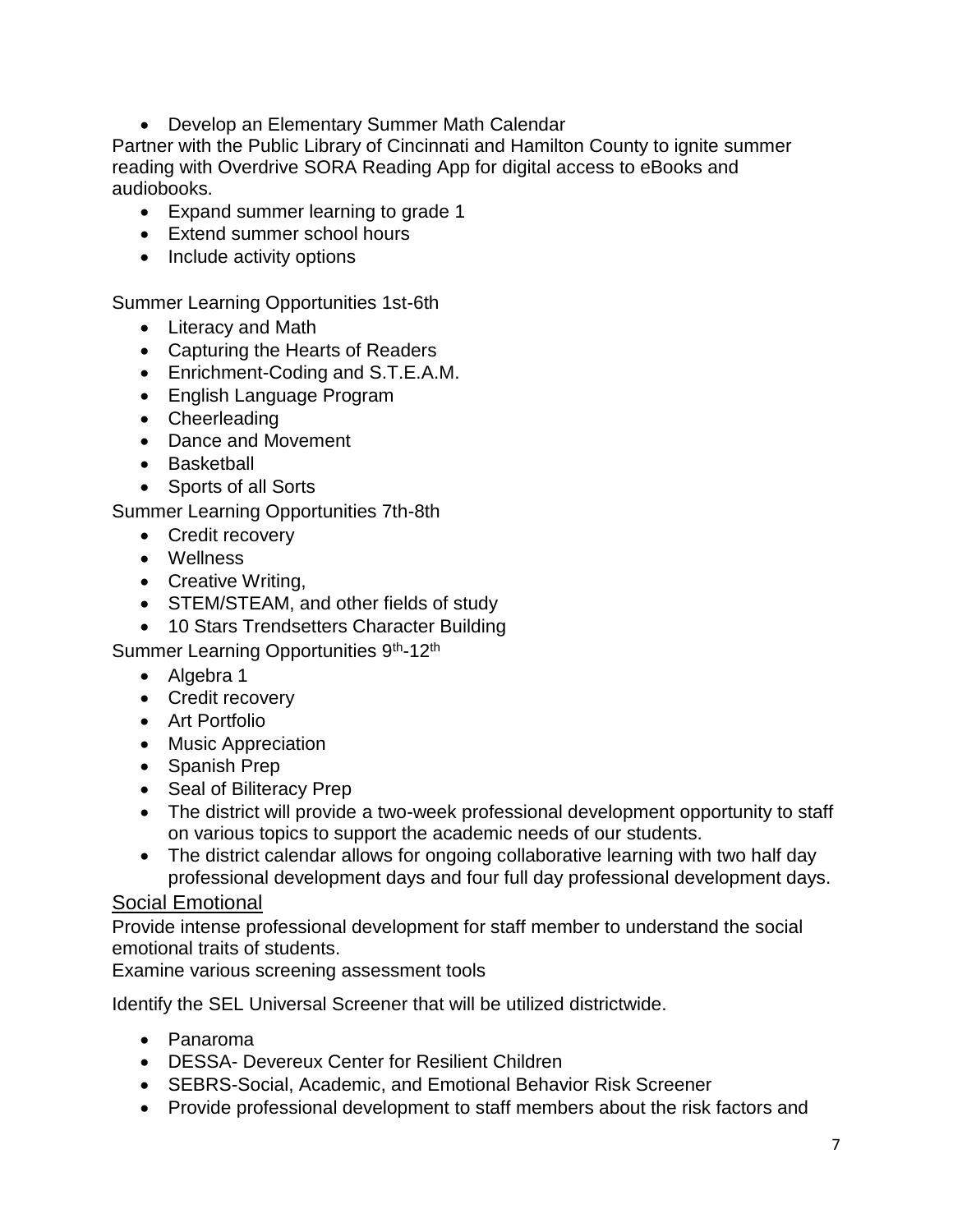warning signs related to mental health.

- Continue to implement the Wellington Engagement (5-12)
- Continue to partner with Talbert-house
- Develop a more cohesive Districtwide MTSS Process
- MTSS team representative of internal stakeholders

#### <span id="page-8-0"></span>Mental Health

The district will provide professional development for staff to become a trauma-informed school district, which will require a layered approach to creating an environment with clear academic and behavioral expectations for everyone, open communication, and sensitivity to others' feelings and emotions.

- Talbert house will support referred students and families
- Talbert house: School-Based Therapists will offer individualized support/counseling to referred students
- Provide ongoing professional development to staff on how to incorporate trauma informed approaches in a classroom environment.

#### <span id="page-8-1"></span>Health Services

A school nurse serves the Winton Woods City School district in each building to meet students' health needs. The nurses follow the Hamilton County Department of Public Health and CDC Guidelines related to COVID-19. In addition, the school nurse will support building administrators and staff members in understanding and implementing COVID-19 guidelines.

#### <span id="page-8-2"></span>Food

Our mission is to provide our students and staff with a variety of appetizing and nutritious meals that provide 1/3 of the USDA's (United States Department of Agriculture) Recommended Daily Allowances of important vitamins and minerals for a reasonable cost. When you choose a school meal, you choose variety, nutrition and great taste. The district will continue to offer food services to all students during all learning phases (i.e., virtual, blended, in-person). The district will continue to provide students with additional meals for weekends, working collaboratively with a local food bank.

### <span id="page-8-3"></span>**SECTION 4: REVIEW AND INPUT**

The Safe Return to In-Person Instruction and Continuity of Services Plan will be published on the district website at www.wintonwoods.org. The district will review all critical parts of this plan every six months for the duration of the ARP ESSER grant period and make necessary revisions to the plan accordingly. The Safe Return to In-Person Instruction and Continuity of Services Plan review will include but is not limited to collaborative efforts by the Executive Team, District Leadership Team, and Building Leadership Teams. We will seek input from the public by providing a link for additional questions and comments.